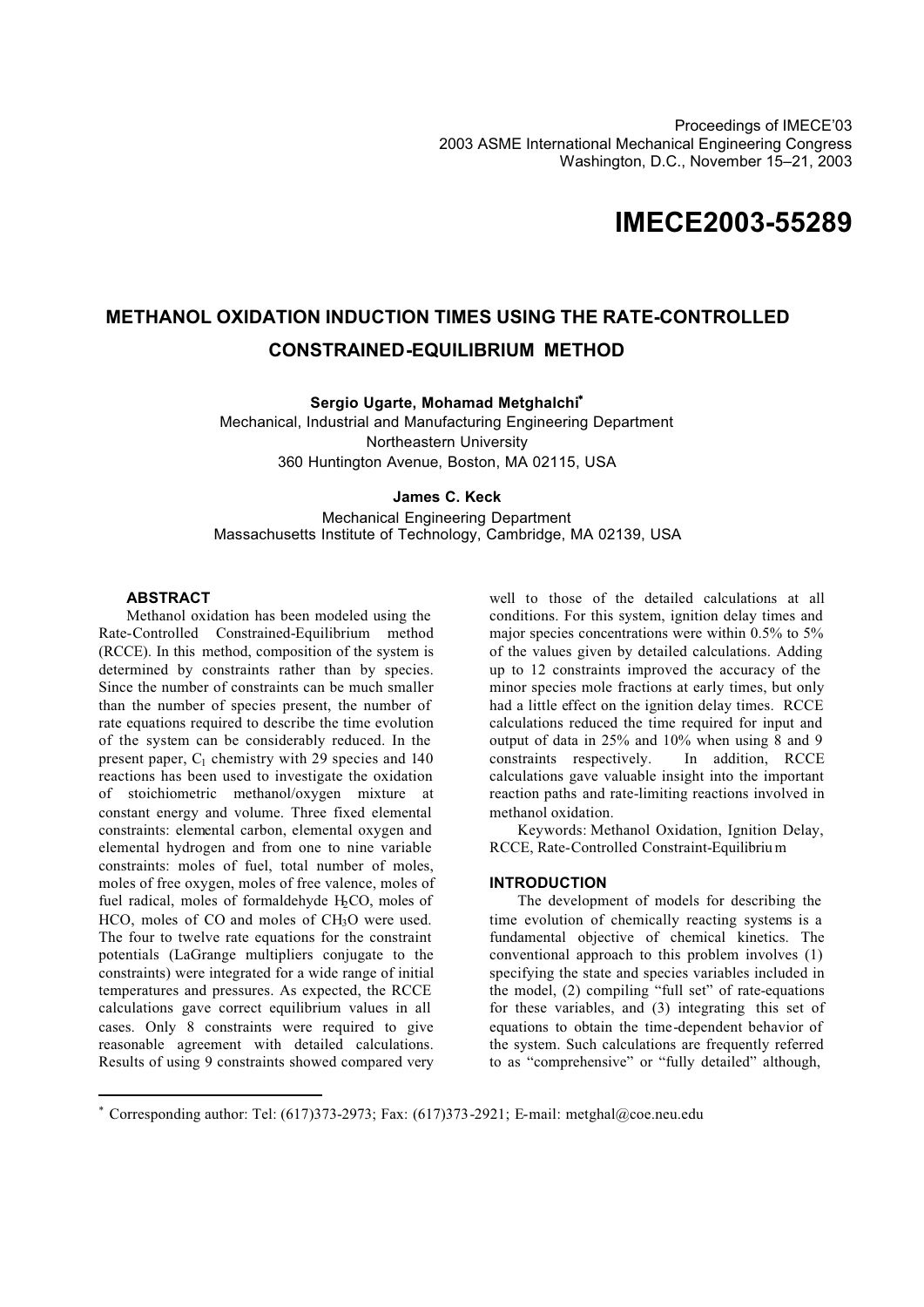except for the hydrogen/oxygen system, they contain only a small fraction of the species and reactions possible. Extensive work and mechanisms have been developed by C.K Westbrook [1] and H. Wang [2]. For complex systems, this approach can involve formidable computational tasks requiring the tabulation of a great many reaction rates and the integration of a large number of stiff differential equations. Indeed, for hydrocarbon systems involving the possibility of literally thousands of chemical species and isomers, and millions of reactions, a truly fully detailed solution is difficult, if not impossible to conceive.

Over the past several decades, numerous methods for simplifying the kinetics of large chemical systems have been proposed. These can be roughly divided into two classes. The first involves reducing the number of rate equations and reactions required by truncation of the species list [3-11]; the second involves the use of various mathematical approximations to simplify the system by converting differential equations to algebraic equations without reducing the number of species [12-17]. The methods in the first class increase the speed of the calculations but reduce the level of detail and accuracy of the results. The methods in the second class maintain a reasonable level of detail and accuracy but it is not clear that replacing differential equations by algebraic equations increases the speed or efficiency of the calculations. They also require a complete set of reaction rate constants as input and since only a small fraction of these are known, this introduces a large uncertainty in the results.

Here, we investigate an alternative approach, the Rate-Controlled Constrained-Equilibrium (RCCE) method, originally proposed by Keck and Gillespie [19] and later developed by Keck and co-workers [20-24]. The method is based on the maximumentropy principle of thermodynamics and involves the fundamental assumption that slow reactions in a complex reacting system impose constraints on its composition, which retard its relaxation to chemical equilibrium, while the fast reactions equilibrate the system subject to the constraints imposed by the slow reactions. Consequently, the system relaxes to chemical equilibrium through a sequence of constrained-equilibrium states at a rate controlled by the slowly changing constraints.

A major advantage of the RCCE method is that it is unnecessary to start with a complete reaction model that must then be simplified by various approximations. Instead, one starts with a small number of constraints to which more can be added to improve the accuracy of the calculations if desired. In the limit where the number of constraints equals the number of species specified for a system, the method

reduces to an exact calculation. However, as with all thermodynamic systems, the number of constraints necessary to describe the state of the system within measurable accuracy is in general very much smaller than the number of species in the system. In addition, reactions that do not change any constraint do not affect the evolution of the system. Thus, only the rates of slow reactions which change the constraints are required and these are the ones most likely to be known.

In previous studies, the RCCE method has been applied to stoichiometric hydrogen/air mixtures [24] and formaldehyde/oxygen system involving  $C_1$ chemistry [34] at constant energy and volume. In this paper, the method is applied to the more complex methanol/oxygen system involving  $C_1$  chemistry with 29 species and 140 reactions. The rate equations for the constraint potentials conjugate to 4-12 constraints were integrated and the results are compared with detailed calculation.

## **RATE-CONTROLLED CONSTRAINED-EQUILIBRIUM (RCCE)**

Before describing the RCCE method of treating chemical reactions in complex systems, a brief summary of the detailed method will be given. This will facilitate both the comparison of the rateequations used and the results obtained.

## **Rate-Equations for Species**

To describe the detailed evolution of a specified chemically reacting system, a complete reaction mechanism including all species present in the system is required. For gas phase systems, obeying the ideal gas equation of state

$$
PV = \sum_{j=1}^{ns} N_j \widetilde{R}T
$$
 (1)

the changes in the chemical composition of the system are the result of reactions of the type

$$
\sum_{j=1}^{ns} v_{jk}^{\dagger} B_j \leftrightarrow \sum_{j=1}^{ns} v_{jk}^- B_j \qquad k=1,...nr \qquad (2)
$$

where V is the volume of the system, p is the pressure, T is the temperature,  $N_i$  is the number of moles of species *j, Bj* is the symbol for species *j, nr* is the number of reactions*, ns* is the number of species, and  $v_{ik}^+$  and  $v_{ik}^-$  are the forward and reverse stoichiometric coefficients of species *j* for reaction *k.* The corresponding rate-equations have the form

$$
\dot{N}_j = V \sum_{k=1}^{nr} V_{jk} r_k \qquad j=1,...ns \qquad (3)
$$

where  $v_{jk} = v_{jk}^- - v_{jk}^+$  is the net change in moles of species *j* due to reaction *k*,  $r_k = r_k^+ - r_k^-$  is the net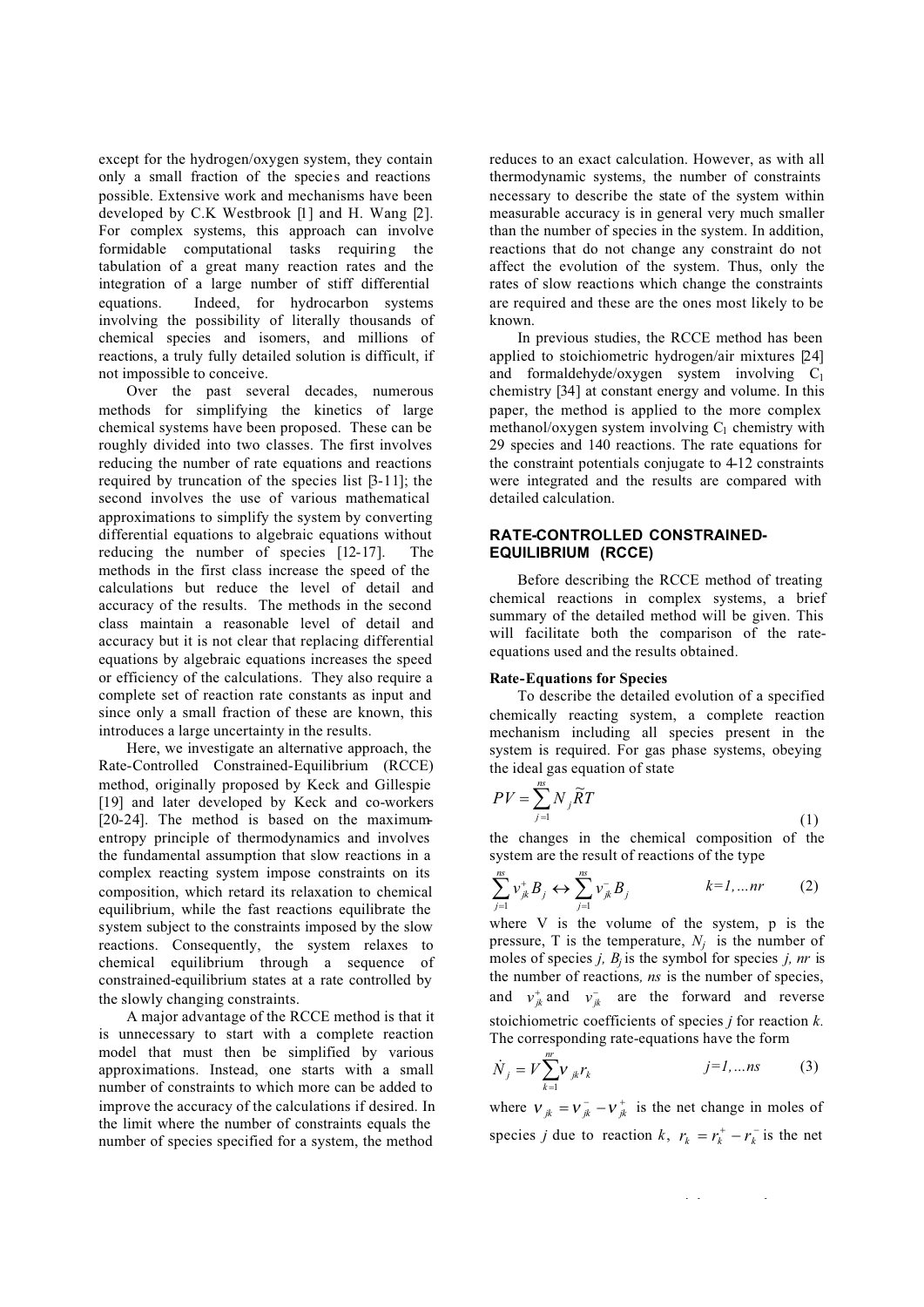reaction rate per unit volume, and  $r_k^+$  and  $r_k^-$  are the forward and reverse reaction rates. The forward and reverse reaction rates are given by

$$
r_k^+ = k_k^+(T) \prod_{j=1}^{n_s} \left( N_j / V \right)^{v_{jk}^+}
$$
 (4a)

$$
r_k^- = k_k^-(T) \prod_{j=1}^{n_s} \left( N_j / V \right)^{v_{jk}^-}
$$
 (4b)

where  $k_k^+(T)$  and  $k_k^-(T)$  are the forward and reverse rate constants for reaction *k*, and for  $k=1,...nr$ . At equilibrium the species composition must be independent of time so that  $r_k$  must vanish. This leads to the detailed balancing condition

$$
k_k^+(T)/k_k^-(T) = \prod_{j=1}^{ns} (N_j / V)^{\nu_{jk}} = K_{ck}
$$
 (5)

where  $K_{ck}$  is the equilibrium constant for reaction  $k$ based on concentration. Given the initial conditions, the set of equations (3) can be integrated numerically using routines such as LSODI [26] or DASSL [27] to obtain the species composition as a function of time.

For the systems of interest in combustion, the number of species is of order  $10^2$  and the number of reactions is of order  $10^4$ . Thus the tabulation of reaction rate constants and the integration of rate equations are extremely time consuming and difficult tasks. In addition, accurate rate constants are known only for a small fraction of the possible reactions.

## **Rate-equations for Constraints**

In the present work, as well as most previous applications of RCCE method [23,28,34], the constraints imposed on the system by the reactions have been assumed to be a linear combination of the mole number of the species present in a the system. They can be written in the form

$$
C_i = \sum_{i=1}^{ns} a_{ij} N_j \qquad i=1,...nc \qquad (6)
$$

where  $a_{ij}$  is the value of the constraint *i* for the species *i* and *nc* is the number of constraints. Differentiating equation (6) and substituting equation (3) in the result gives the rate-equation for the constraints

$$
\dot{C}_i = \sum_{j=1}^{ns} a_{ij} \dot{N}_j = V \sum_{i=1}^{nb} b_{ik} r_k \tag{7}
$$

where

$$
b_{ik} = \sum_{j=1}^{ns} a_{ij} v_{jk}
$$
 (8)

is the change of constraint *i* due to the reaction *k* and *nb* is the number of reactions which change the constraints, i.e. for which  $b_{ik} \neq 0$ . Since elements are conserved the corresponding  $b_{ik} = 0$ . This reduces the number of rate-equations to be integrated by *ne,*  where ne is the number of elemental constraints.

Given the initial conditions the *nc-ne* rateequations (7) for the constraints can be integrated in stepwise fashion. At each step, the constrainedequilibrium composition

$$
N_j(t) = N_j(V(t), T(t), C_1, \dots, C_{ne}, C_{ne+1}(t), \dots, C_{nc}(t))
$$
\n(9)

must be evaluated using a generalized equilibrium code such as GNASA[28,29] or GSTANJAN[28,30]. The problem with this method is that it is very slow because of the time required by the generalized equilibrium code.

#### **Rate-equations for Constraint-Potentials**

The constrained-equilibrium composition of a system found by maximizing the entropy or by minimizing the free energy subject to a set of constraints using the LaGrange multipliers method is

$$
N_{j} = (V/\widetilde{R}T) \exp(-\mu_{j}^{0} - \sum_{i=1}^{nc} a_{ij} \gamma_{i}) \quad j=1,...ns \ (10)
$$

where  $\mu_i^0 = (h_i^0 - Ts_i^0)/RT$  is the standard Gibbs free energy for species *j* divided by *RT* and γ*<sup>i</sup>* is the

constraint potential (LaGrange multiplier) conjugate to the constraint *i*. Differentiating equation (10) with respect to time, and substituting the result into equation (7) leads to the implicit rate-equation for the constraint-potentials

$$
\dot{C}_i = C_{i\nu} \dot{V} / V + C_{i\tau} \dot{T} / T - \sum_{n=1}^{nc} C_{in} \dot{\gamma}_n
$$
  
i=1,...nc (11)

where

$$
C_{in} = \sum_{j=1}^{ns} a_{ij} a_{nj} N_j
$$
 (12a)

$$
C_{iV} = \sum_{j=1}^{nS} a_{ij} N_j
$$
 (12b)

$$
C_{i} = \sum_{j=1}^{n} a_{ij} \frac{e_j}{RT} N_j
$$
 (12c)

In cases where state variables other than *T* and *V* are used, additional equations for these are required. For example, if the energy

$$
E = \sum_{j=1}^{ns} e_j N_j
$$
 (13)

is used to replace *T*, differentiating equation (13) provides the equation

$$
\dot{E} = C_v \dot{T} - V \sum_{k}^{m} E_k r_k \tag{14}
$$

where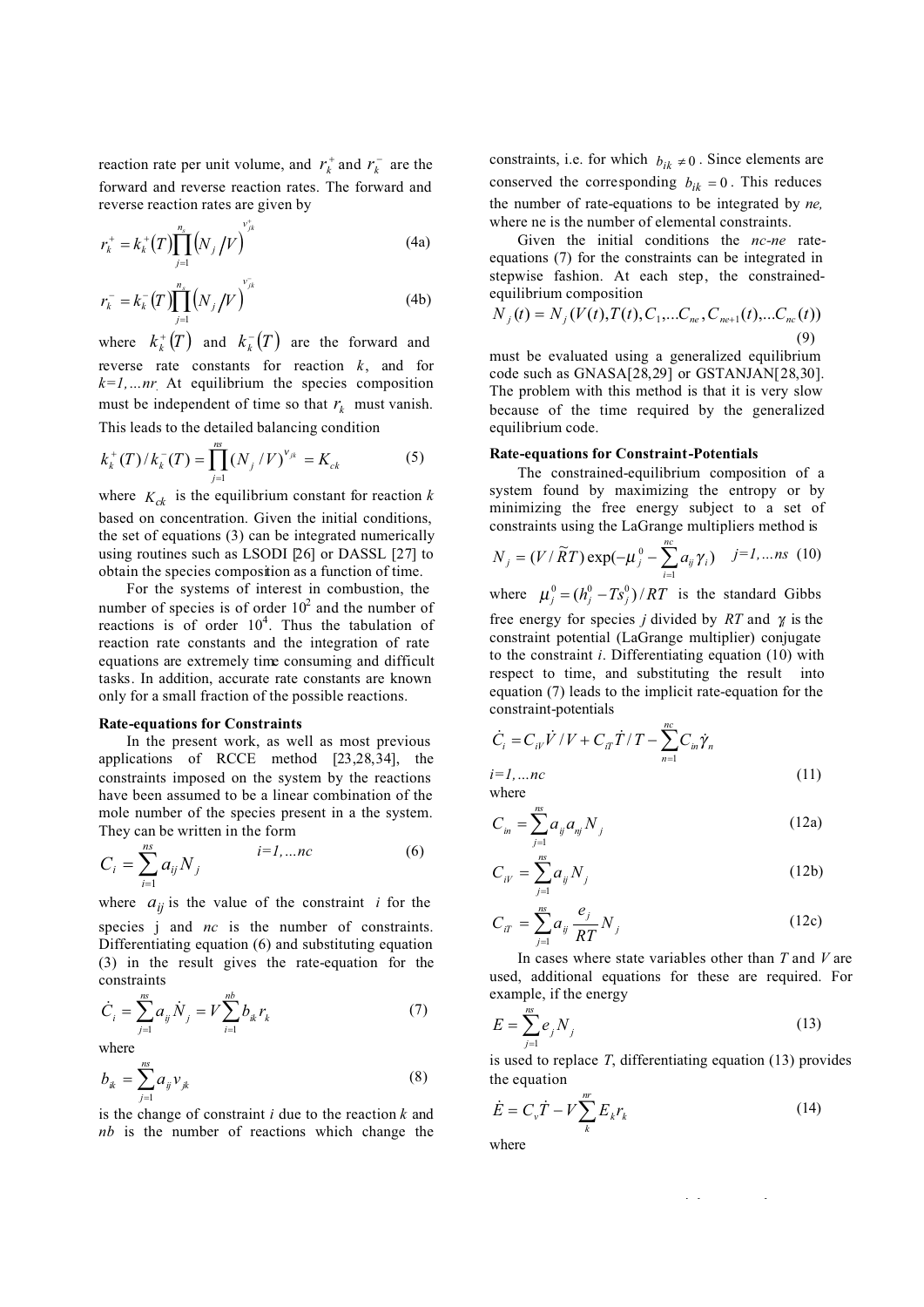$$
C_{v} = \sum_{j=1}^{ns} c_{vj} N_j
$$
 (15a)

$$
E_k = \sum_{j=1}^{ns} (h_j - RT)\mathcal{V}_{jk}
$$
 (15b)

and  $c_{vi} = \partial e_i / \partial T$  is the constant volume specific heat for species *j*, and  $h_i = e_i + RT$  is the enthalpy of species  $j$  at temperature  $\overline{T}$ . Note that only reactions which change constraints contribute to the sum in equation (14) since all others which are in equilibrium and  $r_k$  is zero for these. Combining equations (11) and (14) then gives,

$$
\sum_{n}^{n_{c}} C_{in} \dot{\gamma}_{n} = C_{iV} \dot{V} / V + C_{iT} (E - V \sum E_{k} r_{k}) / C_{v} T - \dot{C}_{i}
$$
  
\n
$$
i = 1,...n c
$$
 (16)

Given  $E(t)$  and  $V(t)$  and initial values for  $\gamma$ , the energy equations (14) and the implicit equations (16) for the  $\gamma$ 's can be integrated with respect to time using integration routines such as DASSL or LSODI to obtain the constraint-potentials. These can then be used in equation (10) to obtain the composition as function of time. The number of unknowns is reduced from the number of species *ns* included in the detailed calculations to the number of constraints *nc*  used in the RCCE calculations*.* In addition, the rateconstants for those reactions which do not change any of the constraints are not needed.

#### **Selection of Constraints**

The selection of appropriate constraints is the key to the successful application of the RCCE method. Among the general requirements for the constraints are that they (1) be linearly independent combinations of the species mole numbers, (2) include the elements, (3) determine the energy and entropy of the system within experimental accuracy, and (4) hold the system in the specified initial state. In addition, they should reflect whatever information

is available about rate-limiting reactions controlling the time evolution of the system.

In the temperature range important for chemical reactions, extremely slow nuclear reactions imply strict conservation of the elements on any observable time scale. Among the rate-limiting reaction of interest for chemical kinetics are:

- (1) initiation reactions which hold the system in the specified initial state
- (2) dissociation/recombination reactions which determine the total number of particles
- (3) ionization reactions which determine the charge density in a system
- (4) branching reactions which control the total free valence of the radicals
- (5) O-O bond breaking reactions which control the "fixed oxygen"
- (6) reactions that change fuel radical
- (7) carbon dioxide forming reactions
- (8) reactions which form cyclic molecules.

In this work, three fixed elemental constraints: elemental carbon (EC), elemental oxygen (EO) and elemental hydrogen (EH) and from one to nine variable constraints: moles of fuel (FU), total number of moles (M), moles of free oxygen (FO), moles of free valence (FV), moles of fuel radical (FR), moles of the formaldehyde  $H_2CO$  (H2CO), moles of HCO  $(HCO)$ , moles of CO  $(CO)$  and moles of  $CH<sub>3</sub>O$ (CH3O) as defined in Table 1 were used.

It should be noted that if only the elements are used as constraints, the RCCE method is identical to the element potential method used by STANJAN [30] to calculate the chemical equilibrium composition of a system, while if the number of independent constraints equals the number of species in a system the RCCE method is equivalent to a detailed calculation. This advantage of reducing significantly the number of equations by using the RCCE method is what makes it such a promising area for research.

**Table 1: Aij Matrix for Methanol Oxidation**

|                |                           |                |                   |                        |   |                         |   |    |    |   |   |         |    |              |          |                  |   |   | <b>Species</b> |              |       |       |                 |    |    |               |    |                  |              |          |                |          |  |
|----------------|---------------------------|----------------|-------------------|------------------------|---|-------------------------|---|----|----|---|---|---------|----|--------------|----------|------------------|---|---|----------------|--------------|-------|-------|-----------------|----|----|---------------|----|------------------|--------------|----------|----------------|----------|--|
| $N^{\circ}$    | <b>Constraint</b>         |                |                   |                        | 2 | 3                       |   |    |    |   |   |         | 10 |              |          |                  |   |   |                |              |       | 19    | 20              | 21 | 22 | 23            | 24 | 25               | 26           | 27       | 28             | 29       |  |
|                |                           | Subdeterminant | Symbol            | I<br>CH <sub>3</sub> O | 8 | Ŧ.<br>CH <sub>2</sub> O | g | ଼ି | န္ | ႙ |   | o<br>ន្ | ့ဒ | ∾            | Sер<br>С | H <sub>2O2</sub> | o | 우 | OHO            | <b>POCHO</b> | 40СНО | OOCHO | 풍<br><b>SHS</b> | 좄  | 푽  | $\frac{8}{9}$ | 웊  | ᅗ<br><b>DOH:</b> | <b>CH3OO</b> | HOOCO    | $\overline{5}$ | ്        |  |
|                | Elemental H               | 4              | EH                | 4                      |   | 3                       |   |    | 2  |   |   | 2       |    | $\mathbf{2}$ | 3        | 2                |   |   |                |              |       |       |                 |    | 3  |               | 2  | 3                | 3            |          |                | $\Omega$ |  |
| $\overline{2}$ | Elemental O               | 8              | EO                |                        |   |                         |   |    |    |   |   |         |    |              |          |                  |   |   |                |              |       |       |                 |    |    |               |    |                  |              | 3        |                |          |  |
| 3              | Elemental C               | $\overline{2}$ | EC                |                        |   |                         |   |    |    |   |   |         |    |              |          |                  |   |   |                |              |       |       |                 |    |    |               |    |                  |              |          |                |          |  |
| 4              | Fuel                      | 6              | FU                |                        |   |                         |   | 0  | 0  |   | 0 | 0       | 0  | 0            | 0        |                  |   |   |                |              |       |       | 0               |    |    |               | U  |                  | 0            | 0        | $\Omega$       | $\Omega$ |  |
| 5              | <b>Total Moles</b>        | $-1$           | м                 |                        |   |                         |   |    |    |   |   |         |    |              |          |                  |   |   |                |              |       |       |                 |    |    |               |    |                  |              |          |                |          |  |
| 6              | Free Oxygen               | $-2$           | <b>FO</b>         |                        |   |                         |   |    |    |   | O |         |    | 0            |          |                  |   |   | っ              |              | ◠     |       |                 |    |    | C             | U  |                  | U            |          |                |          |  |
| $\overline{7}$ | Free Valence              | -4             | FV                | 0                      |   |                         |   |    |    |   |   |         |    |              |          |                  |   |   |                |              |       |       |                 |    |    |               |    |                  |              |          | 3              |          |  |
| 8              | <b>Fuel Radical</b>       |                | <b>FR</b>         |                        |   |                         |   |    |    |   |   |         |    |              |          |                  |   |   |                |              |       |       |                 |    |    |               |    |                  |              |          |                |          |  |
| 9              | Species H2CO              | -4             | H <sub>2</sub> CO | 0                      |   |                         |   |    |    |   |   |         |    |              |          |                  |   |   |                |              |       |       |                 |    |    |               |    |                  | 0            | 0        |                | $\Omega$ |  |
| 10             | Species HCO               | -4             | HCO               | 0                      | 0 | 0                       |   |    |    |   |   |         |    |              |          |                  |   |   |                |              |       |       |                 |    |    |               |    |                  | 0            | 0        |                | $\Omega$ |  |
| 11             | Species CO                |                | <b>CO</b>         | 0                      |   |                         |   |    |    |   |   |         |    |              |          |                  |   |   |                |              |       |       |                 |    |    |               |    |                  |              |          |                |          |  |
| 12             | Species CH <sub>3</sub> O | 4              | CH <sub>3</sub> O | 0                      |   |                         |   |    |    |   |   |         |    |              |          |                  |   |   |                |              |       |       |                 |    |    |               | 0  |                  | $\Omega$     | $\Omega$ | $\Omega$       | $\Omega$ |  |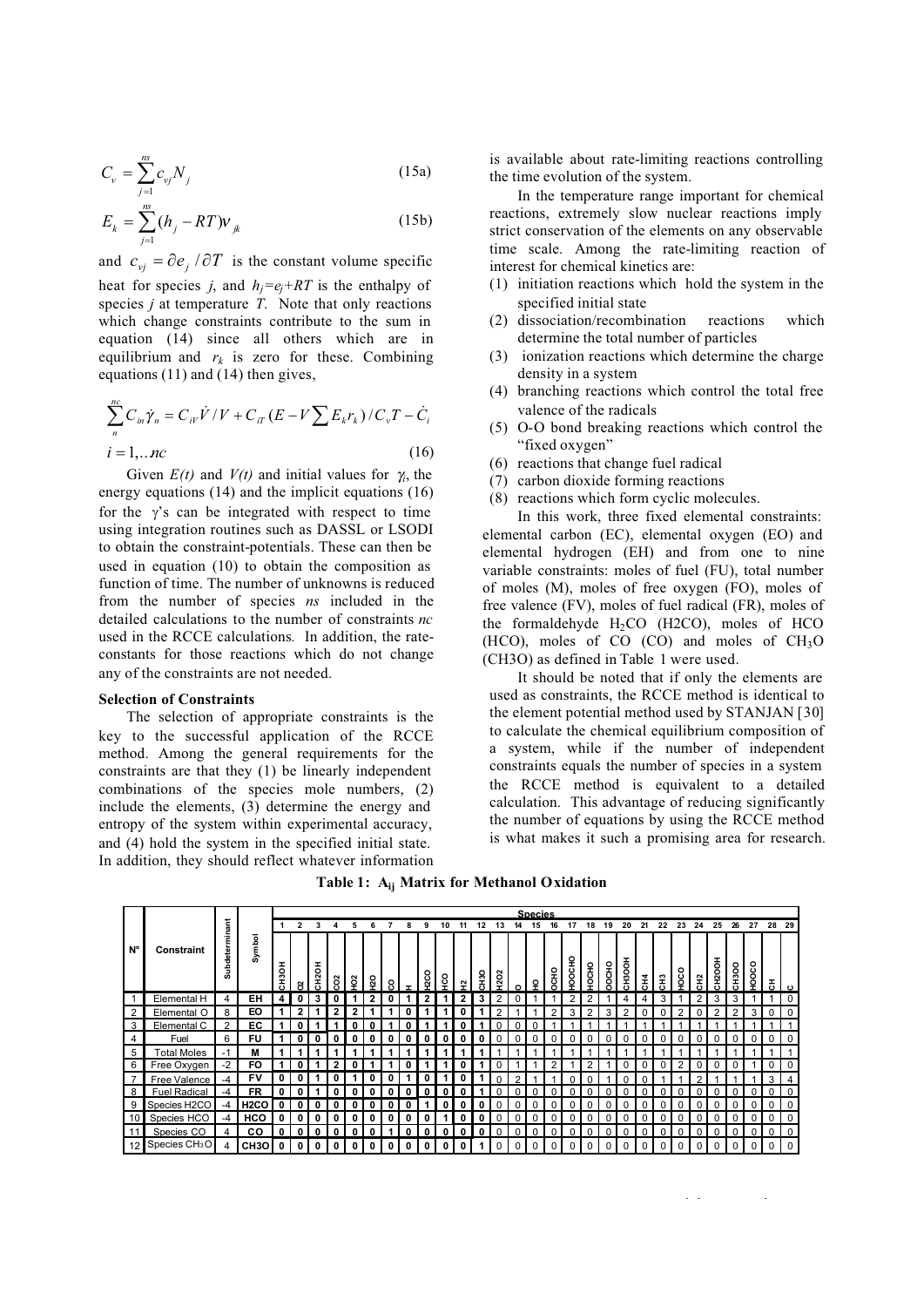## **Initial Conditions**

For systems initially in an equilibrium or constrained-equilibrium state, the initial values of the constraint potentials are finite and can easily be determined using constrained-equilibrium programs of the type mentioned above. However, for a system initially in a non-equilibrium state where the concentrations of one or more species is zero it can be seen from equation (10) that one or more constraint potentials must be infinite. This condition is encountered in induction time calculations where the initial values of all species concentrations except the reactants are assumed to be zero. One method of dealing with this problem is to assign small partial pressures to as many product species as required to give finite values for the constraint potentials. Ideally the choice should be made in such a way that the partial pressures of all other product species will be smaller than the assigned partial pressures.

The method for doing this can be most easily described using matrix notation. The constraint equation (6) becomes

$$
\mathbf{C} = \mathbf{A}\mathbf{N} = \mathbf{A}_{11}\mathbf{N}_1 + \mathbf{A}_{12}\mathbf{N}_2
$$
 (17)

where  $C$  is the constraint vector,  $N$  is the species vector, **A** is the constraint matrix and  $A_{11}$  is a square

matrix relating C to the major species vector 
$$
N_1
$$
.  
\n $\dot{C} = BR$  (18)

$$
\mathbf{B} = \mathbf{A}\mathbf{v} \tag{19}
$$

where **ν** is the matrix of stoichiometric coefficients. The implicit equation for the constraint-potential (11) becomes

$$
\mathbf{\mu} = \ln \mathbf{P} + \mathbf{\mu}^0 = -\mathbf{A}^T \mathbf{\gamma}
$$
 (20)

where  $A<sup>T</sup>$  is the transpose of  $A$ .

and

Assuming **A**11 is non-singular, i.e. its determinant is non-zero, and that  $A_{12}N_2$  in Eq. (17) can be neglected, equation (20) can be inverted to give

$$
\gamma_1 = -(\mathbf{A}_{11}^T)^{-1}\mathbf{\mu}_1 = -(\mathbf{A}_{11}^T)^{-1}(\ln \mathbf{P}_1 + \mathbf{\mu}_1^0)
$$
 (21)  
where the subscript 1 denotes initial values.

The solution of equation (21) is simplified and the calculations proceed more smoothly if the  $A_{11}$ matrix is diagonalized. This can be accomplished by a transformation of the constraint vector. Multiplying equation (17) by  $A_{11}^{-1}$  gives

$$
\widetilde{C} = A_{11}^{-1}C = A_{11}^{-1}AN = I_{11}N_1 + A_{11}^{-1}A_{12}N_2 = \widetilde{AN}
$$
\n(22)

and equation (20) becomes

$$
\mu = \ln \mathbf{P} + \mu^0 = -\widetilde{\mathbf{A}}^T \mathbf{\Gamma} = -(\mathbf{A}_{11}^{-1} \mathbf{A})^T \mathbf{\Gamma}
$$
 (23)

 $\widetilde{\mathbf{C}} = \mathbf{A}_{11}^{-1} \mathbf{C}$  $\widetilde{\mathbf{C}} = \mathbf{A}_{11}^{-1}\mathbf{C}$  and  $\mathbf{\Gamma}$  are the transformed constraint and constraint-potential vectors,  $I_{11}$  is the unit matrix, and  $\widetilde{A} = I_{11} + (A_{11}^{-1}A_{12})\widetilde{A}$  is the transformed

constraint matrix. The relation between **γ** and **Γ** found by equating equations  $(20)$  and  $(23)$  is

$$
\mathbf{\Gamma} = \left(\mathbf{A}_{11}\right)^T \mathbf{\gamma} \tag{24}
$$

and the initial value of  $\Gamma$  obtained from equation (21) is

$$
\Gamma_1 = -\mu_1 = -(\ln \, P_1 + \mu_1^0) \tag{25}
$$

The transformed reaction rate matrix is

$$
\widetilde{\mathbf{B}} = \widetilde{\mathbf{A}} \; \mathbf{V} = \mathbf{A}_{11}^{-1} \mathbf{B}
$$
 (26)

## **ILLUSTRATIVE CALCULATIONS FOR THE METHANOL – OXYGEN SYSTEM**

Illustrative calculations were carried out for premixed stoichiometric methanol-oxygen mixture at constant energy in a constant volume chamber for initial pressures of 1 atm and 100 atm and initial temperatures of 1500 K and 900 K using 4 to 12 constraints. For comparison, corresponding rateequations in a detailed model which includes 29 species and 140 reactions (20 species and 102 reactions in the GRI-Mech 3.0 model [31] along with other 9 species and 38 additional reactions [ 32-34]) were integrated using DASSL [ 27] to obtain exact solutions.

The 12 constraints in the order that they were introduced in the RCCE calculations are defined in Table 1 which forms the constraint matrix **A**. The sub-determinant column shows the determinant of each sub square matrix  $A_{11}$ . It can be seen that each of them is nonsingular which is a prerequis ite described in the section of initial conditions for the calculation of initial constraint potentials. Table 2 tabulates all the 140 reactions with their corresponding enthalpy of reaction, rate parameters and the reaction  $B_{ik}$  matrix (change of constraints for each reaction) for the most important 9 constraints. Reaction sources are listed in the reference column. It can be noted that only the first 109 reactions change the constraints, all others don't change the value of the constraints; therefore their rate information is not needed and equilibrium composition is reached without them. Figure 1 compares the ignition delay for the case of 1500 K and 1 atm. of pressure; Figure 2 does it for the case of 900 K and 100 atm. It can be seen that the ignition delay times agree within 5 % for 9 -12 constraints calculations. Results for fewer than 8 constraints gave significantly larger errors. Eight is the minimum number of constraints required to give reasonable agreement between ignition delay times at both high and low temperatures. Adding more constraints can continuously improve the results as expected and using 9 constraints can match very well with detailed calculations at both high and low temperature regimes. Using 12 constraints improve the accuracy of the minor species.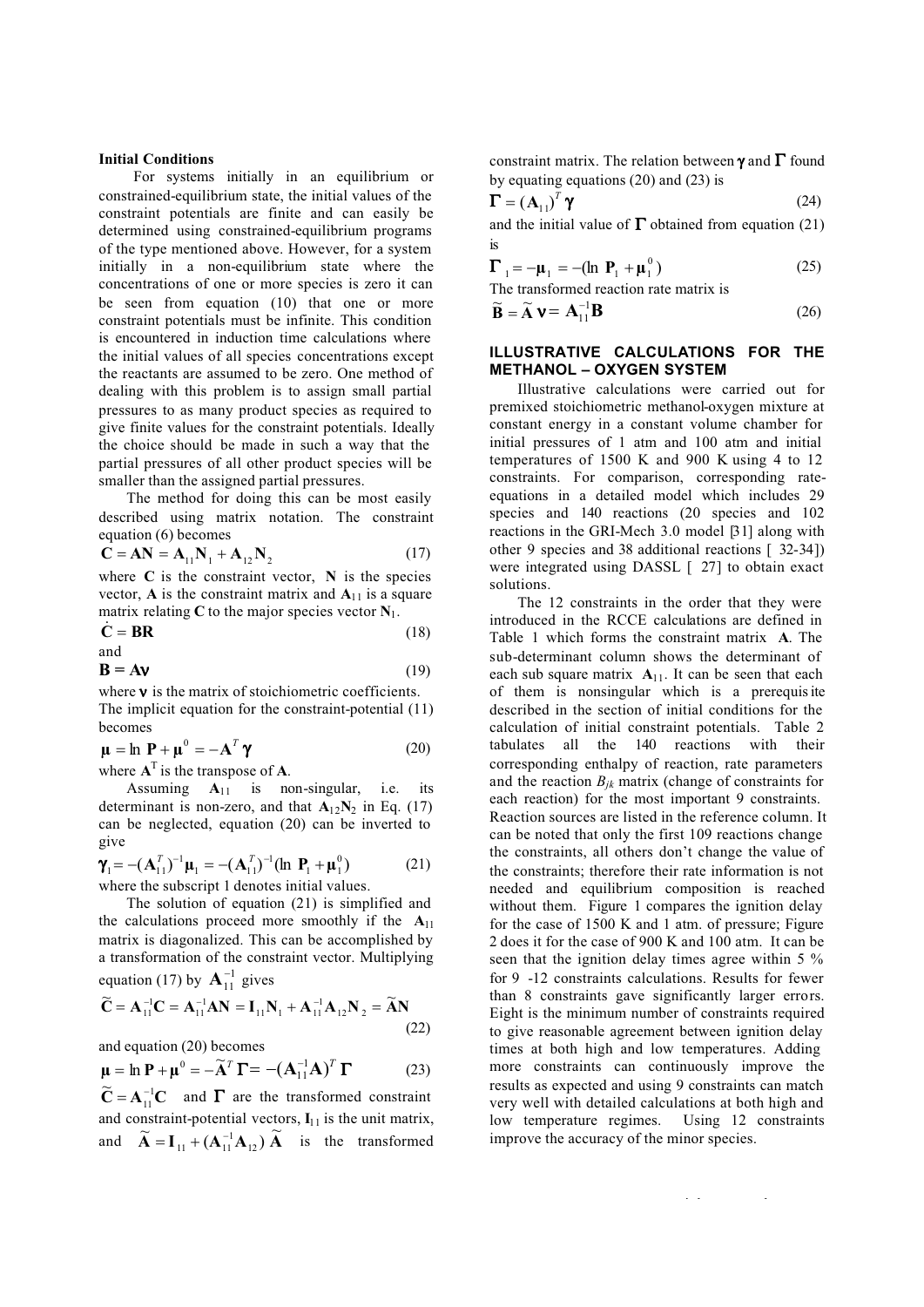|                     |                                           |                                    |                              |                      |                                         |                                         | arameters and matrix D or constraints enange)    | Forward rate (in $cm^3$ , |                          | <b>Constraints</b>    |                  |                            |                               |                                  |                                  |                   |                             |                |
|---------------------|-------------------------------------------|------------------------------------|------------------------------|----------------------|-----------------------------------------|-----------------------------------------|--------------------------------------------------|---------------------------|--------------------------|-----------------------|------------------|----------------------------|-------------------------------|----------------------------------|----------------------------------|-------------------|-----------------------------|----------------|
| N°                  |                                           |                                    |                              |                      | <b>Reactions</b>                        |                                         | $\Delta H_{298}$<br>(kcal/mol)                   | mole, sec, and cal)       |                          |                       |                  |                            |                               |                                  |                                  | H <sub>2CO</sub>  | Ref.                        |                |
|                     |                                           |                                    |                              |                      |                                         |                                         |                                                  |                           | Α                        | n                     | Ea               | 군                          |                               | 요                                | ≳                                | Æ                 |                             |                |
| 1<br>$\mathbf{2}$   | CH3OH<br>CH <sub>3</sub> OH               | O<br>$\circ$                       |                              |                      | OH<br>OH                                | CH <sub>2</sub> OH<br>CH <sub>3</sub> O |                                                  | $-5$<br>2.38              | 3.90E+05<br>1.30E+05     | 2.5<br>2.5            | 3100<br>5000     | $-1$<br>$-1$               | $\mathbf{0}$<br>0             | $\Omega$<br>$\mathbf 0$          | $\mathbf 0$<br>0                 | 1<br>1            | $\Omega$<br>$\mathbf 0$     | 31<br>31       |
| 3                   | CH <sub>3</sub> OH                        | H                                  |                              |                      | CH <sub>2</sub> OH                      | H <sub>2</sub>                          |                                                  | $-6.9$                    | 1.70E+07                 | 2.1                   | 4870             | $-1$                       | $\Omega$                      | $\Omega$                         | 0                                | 1                 | $\Omega$                    | 31             |
| 4                   | CH <sub>3</sub> OH                        | н                                  |                              | Ξ                    | CH <sub>3</sub> O                       | H <sub>2</sub>                          |                                                  | 0.48                      | 4.20E+06                 | 2.1                   | 4870             | $-1$                       | $\mathbf 0$                   | $\mathbf 0$                      | 0                                | 1                 | $\mathbf 0$                 | 31             |
| 5                   | CH3OH                                     | OH                                 |                              | $\equiv$             | CH <sub>2</sub> OH                      | <b>H2O</b>                              |                                                  | $-22$                     | 1.40E+06                 | 2                     | $-840$           | $-1$                       | $\mathbf 0$                   | $\mathbf 0$                      | 0                                | 1                 | 0                           | 31             |
| 6<br>$\overline{7}$ | CH <sub>3</sub> OH<br>CH <sub>3</sub> OH  | OH<br>CH <sub>3</sub>              |                              | $\equiv$             | CH <sub>3</sub> O<br>CH <sub>2</sub> OH | <b>H2O</b><br>CH <sub>4</sub>           |                                                  | $-14.62$<br>$-7.81$       | 6.30E+06<br>3.00E+07     | $\overline{2}$<br>1.5 | 1500<br>9940     | $-1$<br>$-1$               | $\pmb{0}$<br>$\mathbf 0$      | 0<br>$\mathbf 0$                 | 0<br>0                           | 1<br>1            | 0<br>$\mathbf 0$            | 31<br>31       |
| 8                   | CH <sub>3</sub> OH                        | CH <sub>3</sub>                    |                              | $\equiv$             | CH <sub>3</sub> O                       | CH <sub>4</sub>                         |                                                  | $-0.43$                   | 1.00E+07                 | 1.5                   | 9940             | $-1$                       | $\Omega$                      | $\Omega$                         | $\mathbf{0}$                     | $\mathbf{1}$      | $\Omega$                    | 31             |
| 9                   | CH <sub>3</sub> OH                        | н                                  |                              | ÷                    | CH <sub>3</sub>                         | <b>H2O</b>                              |                                                  | $-26.09$                  | 5.20E+12                 | 0                     | 5340             | $-1$                       | $\mathbf 0$                   | $\mathbf 0$                      | $\mathbf 0$                      | $\mathbf 0$       | 0                           | 35             |
| 10                  | CH <sub>3</sub> OH                        | HO <sub>2</sub>                    |                              |                      | CH <sub>2</sub> OH                      | H <sub>2</sub> O <sub>2</sub>           |                                                  | 9.6                       | 6.30E+12                 | $\Omega$              | 19360            | $-1$                       | $\Omega$                      | $\Omega$                         | $\overline{0}$                   | 1                 | $\Omega$                    | 33             |
| 11<br>12            | CH <sub>3</sub> OH<br>CH <sub>3</sub> OH  | O <sub>2</sub><br>O <sub>2</sub>   |                              | $\equiv$<br>$\equiv$ | HO <sub>2</sub><br>HO <sub>2</sub>      | CH <sub>2</sub> OH<br>CH <sub>3</sub> O |                                                  | 48.2<br>55.58             | 2.00E+13<br>2.00E+13     | 0<br>0                | 38000<br>45200   | $-1$<br>$-1$               | $\mathbf 0$<br>$\mathbf 0$    | 0<br>$\mathbf 0$                 | $\overline{2}$<br>$\overline{2}$ | $\mathbf{1}$<br>1 | 0<br>0                      | 33<br>35       |
| 13                  | CH <sub>3</sub> O                         | H <sub>2</sub> O <sub>2</sub>      |                              | $=$                  | CH3OH                                   | HO <sub>2</sub>                         |                                                  | $-16.98$                  | 2.60E+16                 | $-0.7$                | 17041            | 1                          | $\Omega$                      | $\Omega$                         | 0                                | $-1$              | $\Omega$                    | 35             |
| 14                  | CH <sub>2</sub> OH                        | н                                  | M                            |                      | CH3OH                                   |                                         | M                                                | $-97.3$                   | 1.10E+12                 | 0.5                   | 86               | 1                          |                               | $\mathbf 0$                      | $-2$                             | $-1$              | 0                           | 31             |
| 15                  | CH <sub>3</sub> O                         | н                                  | M                            |                      | CH3OH                                   |                                         | M                                                | $-104.68$                 | 2.40E+12                 | 0.5                   | 50               | 1                          |                               | $\Omega$                         | $\overline{2}$                   | -1                | $\Omega$                    | 31             |
| 16<br>17            | CH <sub>3</sub><br>CH <sub>3</sub> OH     | OH<br>H <sub>2</sub> CO            | M                            | $\equiv$<br>$\equiv$ | CH3OH<br>CH <sub>3</sub> O              | CH <sub>3</sub> O                       | M                                                | $-93.21$<br>82.46         | 2.80E+18<br>1.50E+12     | $-1.4$<br>0           | 1330<br>79570    | $\mathbf{1}$<br>$-1$       | $-1$<br>0                     | 0<br>0                           | $-2$<br>$\mathbf 2$              | 0<br>2            | 0<br>$-1$                   | 31<br>32       |
| 18                  | CH <sub>3</sub>                           | O                                  |                              | $\equiv$             | н                                       | H <sub>2</sub>                          | CO                                               | $-42.61$                  | 3.40E+13                 | 0                     | 0                | 0                          | 1                             | $\mathbf 0$                      | -2                               | 0                 | 0                           | 31             |
| 19                  | CH <sub>2</sub>                           | O                                  |                              | $\equiv$             | CO                                      | н                                       | н                                                | $-127.67$                 | $5.00E + 13$             | 0                     | 0                | $\mathbf 0$                | 1                             | $\Omega$                         | $-2$                             | 0                 | 0                           | 32             |
| 20                  | <b>HCO</b>                                | <b>H2O</b>                         |                              | $\equiv$             | CO                                      | Н                                       | H <sub>2</sub> O                                 | 73.46                     | 1.50E+18                 | $-1$                  | 17000            | $\mathbf 0$                | 1                             | $\mathbf 0$                      | 0                                | 0                 | $\mathbf 0$                 | 31             |
| 21<br>22            | <b>HCO</b><br>CH <sub>2</sub>             | M<br>O <sub>2</sub>                |                              |                      | CO<br>OH                                | H<br>H                                  | M<br>CO                                          | 15.66<br>$-32.27$         | 1.90E+17<br>5.00E+12     | $-1$<br>0             | 17000<br>1500    | $\mathbf 0$<br>$\mathbf 0$ | 1                             | $\mathbf 0$<br>$\overline{2}$    | 0<br>0                           | 0<br>0            | $\Omega$<br>$\mathbf 0$     | 31<br>31       |
| 23                  | CH <sub>2</sub>                           | O <sub>2</sub>                     |                              | $\equiv$             | H                                       | H                                       | CO <sub>2</sub>                                  | 10.43                     | 5.80E+12                 | $\Omega$              | 1500             | $\Omega$                   | 1                             | $\overline{2}$                   | 0                                | 0                 | $\Omega$                    | 31             |
| 24                  | CH3OOH                                    |                                    |                              | $\equiv$             | CH <sub>3</sub> O                       | OH                                      |                                                  | 44.88                     | 6.00E+14                 | 0                     | 42300            | 0                          | 1                             | $\overline{2}$                   | 2                                | 1                 | 0                           | 33             |
| 25                  | CH3OOH                                    | O <sub>2</sub>                     |                              | $\equiv$             | H <sub>2</sub> CO                       | OH                                      | HO <sub>2</sub>                                  | 15                        | 1.00E+13                 | 0                     | 15000            | $\mathbf 0$                |                               | $\overline{2}$                   | $\overline{2}$                   | 0                 | 1                           | 35             |
| 26<br>27            | CH3OOH<br>CH3OOH                          | <b>HO2</b><br>CH3                  |                              | $\equiv$             | H <sub>2</sub> CO<br>H <sub>2</sub> CO  | OH<br>OH                                | H <sub>2</sub> O <sub>2</sub><br>CH <sub>4</sub> | 12<br>$-20.11$            | 1.00E+13<br>1.00E+13     | 0<br>0                | 0<br>0           | 0<br>0                     | 1                             | $\overline{2}$<br>$\overline{2}$ | 0<br>0                           | 0<br>0            | 1<br>$\mathbf{1}$           | 35<br>35       |
| 28                  | CH3OOH                                    | <b>CH3OO</b>                       |                              | $=$                  | H <sub>2</sub> CO                       | OH                                      | CH3OOH                                           | 11                        | $1.00E + 13$             | 0                     | $\Omega$         | $\Omega$                   |                               | $\overline{2}$                   | 0                                | $\Omega$          | $\mathbf{1}$                | 35             |
| 29                  | CH3                                       | O <sub>2</sub>                     | M                            | $=$                  | <b>CH3OO</b>                            |                                         | М                                                | $-31.11$                  | 2.60E+33                 | $-7.13$               | 5351             | $\pmb{0}$                  |                               | $\pmb{0}$                        | 0                                | 0                 | 0                           | 32             |
| 30                  | O                                         | O                                  | M                            | $\equiv$             | O <sub>2</sub>                          |                                         | М                                                | $-119.2$                  | 1.20E+17                 | $-1$                  | 0                | 0                          |                               | $-2$                             | $-4$                             | 0                 | 0                           | 31             |
| 31<br>32            | OH<br><b>OCHO</b>                         | OH<br>OH                           | M<br>M                       | $\equiv$             | H <sub>2</sub> O <sub>2</sub><br>HOOCHO |                                         | M<br>M                                           | $-51.4$<br>$-39.18$       | 7.40E+13<br>9.10E+14     | $-0.4$<br>0           | 0<br>5070        | 0<br>0                     | $\cdot$ 1                     | $-2$<br>$-2$                     | $-2$<br>$-2$                     | 0<br>0            | $\Omega$<br>$\mathbf 0$     | 31<br>35       |
| 33                  | н                                         | O                                  | M                            | $\equiv$             | OH                                      |                                         | М                                                | $-102.3$                  | 5.00E+17                 | $-1$                  | 0                | $\Omega$                   |                               | $\Omega$                         | $-2$                             | 0                 | $\Omega$                    | 31             |
| 34                  | ထ                                         | O                                  | M                            |                      | CO <sub>2</sub>                         |                                         | M                                                | $-127.25$                 | 1.80E+10                 | 0                     | 2385             | $\mathbf 0$                |                               | $\mathbf 0$                      | $-2$                             | 0                 | 0                           | 31             |
| 35                  | н                                         | н                                  | M                            | $=$                  | H <sub>2</sub>                          |                                         | М                                                | $-104.2$                  | $1.00E + 18$             | $-1$                  | 0                | 0                          |                               | 0                                | -2                               | 0                 | 0                           | 31             |
| 36<br>37            | н<br>H                                    | н<br>H                             | H <sub>2</sub><br><b>H2O</b> |                      | H <sub>2</sub><br>H <sub>2</sub>        | H <sub>2</sub><br><b>H2O</b>            |                                                  | $-104.2$<br>$-104.2$      | 9.00E+16<br>$6.00E + 19$ | $-0.6$<br>$-1.3$      | 0<br>0           | $\Omega$<br>$\mathbf 0$    |                               | $\Omega$<br>$\mathbf 0$          | $-2$<br>$-2$                     | 0<br>0            | $\Omega$<br>$\mathbf 0$     | 31<br>31       |
| 38                  | Н                                         | н                                  | CO <sub>2</sub>              | $=$                  | H <sub>2</sub>                          | CO <sub>2</sub>                         |                                                  | $-104.2$                  | 5.50E+20                 | -2                    | 0                | $\Omega$                   |                               | $\Omega$                         | $-2$                             | 0                 | $\Omega$                    | 31             |
| 39                  | OH                                        | н                                  | М                            |                      | <b>H2O</b>                              |                                         | М                                                | <u>-119.3</u>             | 2.20E+22                 | -2                    | 0                | $\mathbf 0$                |                               | $\mathbf 0$                      | $-2$                             | 0                 | 0                           | 31             |
| 40<br>41            | CH <sub>2</sub><br>CH <sub>3</sub>        | н                                  | M<br>M                       | $=$                  | CH <sub>3</sub>                         |                                         | М<br>M                                           | $-110.76$                 | 6.00E+14                 | 0                     | 0                | 0                          |                               | $\mathbf 0$                      | -2                               | 0                 | 0                           | 31             |
| 42                  | <b>HCO</b>                                | н<br>Н                             | M                            | $\equiv$             | CH <sub>4</sub><br>H <sub>2</sub> CO    |                                         | М                                                | $-105.11$<br>$-88.14$     | 1.40E+16<br>1.10E+12     | $-0.5$<br>0.5         | 536<br>$-260$    | 0<br>$\mathbf 0$           |                               | $\Omega$<br>$\mathbf 0$          | $-2$<br>$-2$                     | 0<br>0            | $\Omega$<br>$\mathbf{1}$    | 31<br>31       |
| 43                  | H <sub>2</sub>                            | CH                                 | M                            | $=$                  | CH <sub>3</sub>                         |                                         | M                                                | $-107.59$                 | 2.00E+12                 | 0.4                   | $-370$           | $\Omega$                   |                               | $\Omega$                         | $-2$                             | 0                 | $\Omega$                    | 31             |
| 44                  | н                                         | O <sub>2</sub>                     | M                            |                      | HO <sub>2</sub>                         |                                         | М                                                | $-49.1$                   | 2.80E+18                 | -0.9                  | 0                | $\mathbf 0$                |                               | $\mathbf 0$                      | 0                                | 0                 | $\mathbf 0$                 | 31             |
| 45<br>46            | Н<br>Н                                    | O <sub>2</sub>                     | O <sub>2</sub>               | $=$                  | HO <sub>2</sub><br>HO <sub>2</sub>      | O <sub>2</sub>                          |                                                  | $-49.1$                   | 2.08E+19                 | $-1.24$<br>$-0.8$     | $\mathbf 0$<br>0 | $\mathbf 0$                |                               | $\mathbf 0$<br>0                 | 0<br>0                           | 0<br>0            | $\Omega$<br>0               | 31<br>31       |
| 47                  | H <sub>2</sub> CO                         | O <sub>2</sub><br>н                | H <sub>2</sub> 0<br>M        |                      | CH <sub>2</sub> OH                      | <b>H2O</b>                              | М                                                | $-106.9$<br>$-29.6$       | 1.10E+19<br>5.40E+11     | 0.5                   | 3600             | 0<br>$\mathbf 0$           |                               | $\mathbf 0$                      | 0                                |                   | $-1$                        | 31             |
| 48                  | H <sub>2</sub> CO                         | н                                  | M                            |                      | CH <sub>3</sub> O                       |                                         | М                                                | $-22.22$                  | 5.40E+11                 | 0.5                   | 2600             | $\mathbf 0$                |                               | $\Omega$                         | 0                                | 1                 | $-1$                        | 31             |
| 49                  | ထ                                         | H2                                 | M                            |                      | H <sub>2</sub> CO                       |                                         | м                                                | 0.4                       | 4.30E+07                 | 1.5                   | 79600            | 0                          |                               | 0                                |                                  | 0                 |                             |                |
| 50                  | O <sub>2</sub><br>CH <sub>2</sub>         | HCO<br>HO <sub>2</sub>             | М                            | $\equiv$<br>$\equiv$ | <b>OOCHO</b><br>OH                      | H <sub>2</sub> CO                       | М                                                | $-41.84$<br>$-113.37$     | 2.00E+13<br>2.00E+13     | 0<br>0                | 8000<br>0        | 0<br>0                     | $-1$<br>$\Omega$              | 0                                | 0<br>$-2$                        | 0<br>0            | 0<br>1                      | 35             |
| 51<br>52            | O <sub>2</sub>                            | С                                  |                              |                      | O                                       | $_{\rm CO}$                             |                                                  | $-137.6$                  | $5.80E+13$               | 0                     | 576              | $\mathbf 0$                | $\mathbf 0$                   | $\overline{2}$<br>$\overline{2}$ | $-2$                             | $\mathbf 0$       | $\mathbf 0$                 | 31<br>31       |
| 53                  | O <sub>2</sub>                            | CH <sub>2</sub>                    |                              | $\equiv$             | CO <sub>2</sub>                         | H <sub>2</sub>                          |                                                  | $-187.82$                 | 6.90E+11                 | 0                     | 500              | 0                          | 0                             | $\overline{2}$                   | -2                               | 0                 | 0                           | 32             |
| 54                  | HO <sub>2</sub>                           | H                                  |                              | $=$                  | O                                       | <b>H2O</b>                              |                                                  | $-53.3$                   | 4.00E+12                 | 0                     | 671              | $\Omega$                   | $\Omega$                      | $\overline{2}$                   | 0                                | 0                 | $\Omega$                    | 31             |
| 55<br>56            | HO <sub>2</sub>                           | H.<br>H.                           |                              | $=$<br>$\equiv$      | OH<br>OH                                | OH<br>H <sub>2</sub> O                  |                                                  | $-36.3$<br>$-67.9$        | 8.40E+13<br>$1.00E + 13$ | 0<br>0                | 635<br>3600      | $\mathbf 0$<br>0           | $\mathbf 0$<br>$\mathbf 0$    | $\overline{2}$                   | $\mathbf 0$<br>$\mathbf{0}$      | 0<br>0            | 0<br>0                      | 31             |
| 57                  | H <sub>2</sub> O <sub>2</sub><br>$\infty$ | <b>HO2</b>                         |                              | $\equiv$             | OH                                      | CO <sub>2</sub>                         |                                                  | $-61.25$                  | 1.50E+14                 | 0                     | 23600            | 0                          | $\mathbf 0$                   | $\overline{2}$<br>$\overline{2}$ | 0                                | 0                 | $\mathbf 0$                 | 31<br>31       |
| 58                  | O <sub>2</sub>                            | CH                                 |                              | $\equiv$             | $\circ$                                 | <b>HCO</b>                              |                                                  | $-73.06$                  | 6.70E+13                 | 0                     | 0                | $\Omega$                   | $\mathbf{0}$                  | $\overline{2}$                   | $\mathbf{0}$                     | 0                 | $\mathbf{0}$                | 31             |
| 59                  | O <sub>2</sub>                            | CH <sub>3</sub>                    |                              | $\equiv$             | OH                                      | H <sub>2</sub> CO                       |                                                  | $-51.71$                  | 2.30E+12                 | 0                     | 20315            | 0                          | 0                             | $\overline{2}$                   | 0                                | 0                 | $\mathbf{1}$                | 31             |
| 60<br>61            | O <sub>2</sub><br>CH <sub>3</sub>         | CH <sub>2</sub><br>HO <sub>2</sub> |                              | $\equiv$<br>$\equiv$ | O<br>OH                                 | H <sub>2</sub> CO<br>CH <sub>3</sub> O  |                                                  | $-60.17$<br>$-24.83$      | 2.40E+12<br>$3.80E + 13$ | 0<br>0                | 1500<br>0        | $\mathbf 0$<br>$\mathbf 0$ | $\overline{0}$<br>$\mathbf 0$ | $\overline{2}$<br>$\overline{2}$ | $\mathbf{0}$<br>0                | 0<br>$\mathbf{1}$ | $\mathbf{1}$<br>$\mathbf 0$ | 31<br>31       |
| 62                  | $\infty$                                  | O <sub>2</sub>                     |                              | $\equiv$             | O                                       | CO <sub>2</sub>                         |                                                  | $-8.05$                   | 2.50E+12                 | 0                     | 47800            | 0                          | $\mathbf 0$                   | $\overline{2}$                   | $\overline{2}$                   | 0                 | 0                           | 31             |
| 63                  | <b>CH3OO</b>                              | CH3                                |                              | $\equiv$             | CH <sub>3</sub> O                       | CH <sub>3</sub> O                       |                                                  | $-31.35$                  | $2.41E+13$               | 0                     | $\Omega$         | $\Omega$                   | $\mathbf{0}$                  | $\overline{2}$                   | $\mathbf{0}$                     | $\overline{2}$    | $\Omega$                    | 32             |
| 64                  | O2                                        | H                                  |                              | $=$                  | OH                                      | O                                       |                                                  | 16.9                      | 2.60E+16                 | -0.7                  | 17041            | 0                          | $\overline{0}$                | $\overline{2}$                   | $\overline{2}$                   | 0                 | 0                           | 31             |
| 65<br>66            | O <sub>2</sub><br>СH                      | CH <sub>3</sub><br>O               |                              | $\equiv$<br>$\equiv$ | CH <sub>3</sub> O<br>н                  | O                                       |                                                  | 28.37<br>$-176.6$         | 3.60E+13<br>5.70E+13     | 0<br>0                | 30480<br>0       | 0<br>0                     | $\overline{0}$<br>0           | $\overline{2}$<br>0              | $\overline{2}$<br>-4             | 1<br>0            | 0                           | 31<br>31       |
| 67                  | С                                         | OH                                 |                              | $\equiv$             | н                                       | CO<br>CO                                |                                                  | $-154.5$                  | $5.00E+13$               | 0                     | 0                | $\Omega$                   | $\mathbf{0}$                  | $\Omega$                         | $-4$                             | 0                 | 0<br>$\Omega$               | $\frac{31}{2}$ |
| 68                  | CH <sub>2</sub>                           | O                                  |                              | $\equiv$             | CO                                      | H <sub>2</sub>                          |                                                  | $-179.77$                 | 3.00E+13                 | 0                     | 0                | 0                          | $\mathbf 0$                   | $\mathbf 0$                      | $-4$                             | $\mathbf 0$       | $\mathbf 0$                 | 32             |
| 69                  | CH <sub>2</sub> OH                        | O                                  |                              | $\equiv$             | OH                                      | H <sub>2</sub> CO                       |                                                  | $-72.7$                   | $1.00E + 13$             | 0                     | 0                | 0                          | $\overline{0}$                | $\overline{\mathbf{0}}$          | $-2$                             | $-1$              | $\mathbf{1}$                | 31             |

**Table 2: Reaction Set Mechanism for Methanol Oxidation (includes enthalpies of formati on, reaction parameters and matrix B of constraints change)**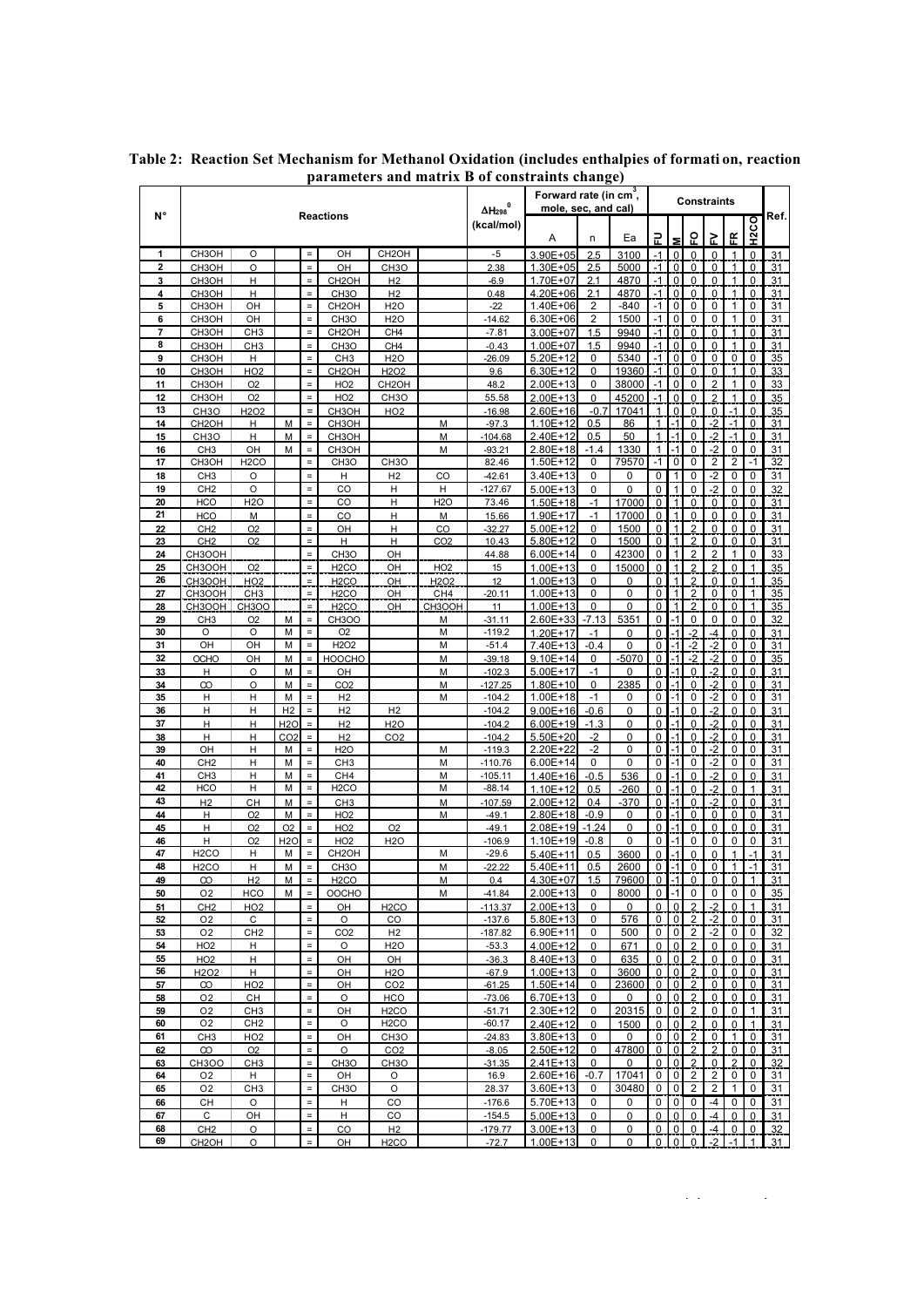|                    |                                         |                               |                      |                                   | 0<br>$\Delta H_{298}$                | Forward rate (in cm <sup>3</sup> ,<br>mole, sec, and cal) |                       | <b>Constraints</b>       |                 |                  |                          |                            |                               |                  |                         |                         |          |
|--------------------|-----------------------------------------|-------------------------------|----------------------|-----------------------------------|--------------------------------------|-----------------------------------------------------------|-----------------------|--------------------------|-----------------|------------------|--------------------------|----------------------------|-------------------------------|------------------|-------------------------|-------------------------|----------|
| N°                 |                                         |                               |                      | <b>Reactions</b>                  |                                      | (kcal/mol)                                                | A                     | n                        | Ea              | 긊                | 5                        | ဝူ                         | 2                             | 뚀                | H <sub>2CO</sub>        | Ref.                    |          |
| 71                 | CH <sub>2</sub> OH                      | Н                             | $\equiv$             | H <sub>2</sub>                    | H <sub>2</sub> CO                    |                                                           | $-74.6$               | 2.00E+13                 | 0               | 0                | $\mathbf 0$              | 0                          | 0                             | -2               | $-1$                    | $\mathbf{1}$            | 31       |
| 72                 | CH <sub>3</sub> O                       | н                             | $\equiv$             | H <sub>2</sub>                    | H <sub>2</sub> CO                    |                                                           | $-81.98$              | 2.00E+13                 | 0               | 0                | 0                        | $\mathbf 0$                | 0                             | $-2$             | $-1$                    | 1                       | 31       |
| 73                 | CH <sub>2</sub> OH                      | OH                            | $\equiv$             | <b>H2O</b>                        | H <sub>2</sub> CO                    |                                                           | $-89.7$               | 5.00E+12                 | 0               | 0                | $\mathbf 0$              | $\mathbf 0$                | 0                             | $-2$             | $-1$                    | 1                       | 31       |
| 74<br>75           | CH <sub>3</sub> O                       | OH                            | $\equiv$<br>$\equiv$ | <b>H2O</b>                        | H <sub>2</sub> CO                    |                                                           | $-97.08$<br>$-53.2$   | $5.00E+12$<br>2.00E+13   | 0<br>0          | 0<br>$\mathbf 0$ | $\Omega$<br>$\mathbf 0$  | $\Omega$                   | $\Omega$                      | -2               | $-1$<br>$\mathbf 0$     | 1                       | 31       |
| 76                 | HO <sub>2</sub><br>CH <sub>2</sub>      | $\circ$<br>$\circ$            | $\equiv$             | OH<br>H                           | O <sub>2</sub><br><b>HCO</b>         |                                                           | $-91.23$              | 8.00E+13                 | $\Omega$        | $\Omega$         | $\Omega$                 | $\bf{0}$<br>$\Omega$       | $\mathbf 0$<br>$\Omega$       | $-2$<br>-2       | $\Omega$                | 0<br>$\Omega$           | 31<br>31 |
| 77                 | CH <sub>3</sub>                         | O                             | $\equiv$             | H                                 | H <sub>2</sub> CO                    |                                                           | $-68.61$              | $5.10E+13$               | 0               | 0                | 0                        | $\mathbf 0$                | 0                             | $-2$             | $\mathbf 0$             | 1                       | 31       |
| 78                 | <b>HCO</b>                              | $\circ$                       | $=$                  | OH                                | CO                                   |                                                           | $-86.64$              | $3.00E + 13$             | $\Omega$        | 0                | $\Omega$                 | 0                          | $\Omega$                      | -2               | $\mathbf 0$             | 0                       | 31       |
| 79                 | <b>HCO</b>                              | O                             | $\equiv$             | H                                 | CO <sub>2</sub>                      |                                                           | $-111.59$             | 3.00E+13                 | 0               | 0                | 0                        | 0                          | 0                             | $-2$             | 0                       | 0                       | 31       |
| 80<br>81           | HO <sub>2</sub><br><b>HCO</b>           | H<br>н                        | $\equiv$<br>$\equiv$ | O <sub>2</sub><br>H <sub>2</sub>  | H <sub>2</sub><br>CO                 |                                                           | $-55.1$<br>$-88.54$   | 4.50E+13                 | 0<br>$\Omega$   | 1068<br>$\Omega$ | 0<br>$\Omega$            | $\mathbf 0$<br>$\Omega$    | 0                             | $-2$             | $\mathbf 0$<br>$\Omega$ | 0<br>$\Omega$           | 31       |
| 82                 | HO <sub>2</sub>                         | OH                            | $\equiv$             | O <sub>2</sub>                    | <b>H2O</b>                           |                                                           | $-70.2$               | 7.30E+13<br>1.40E+13     | 0               | $-500$           | 0                        | $\mathbf 0$                | $\Omega$<br>0                 | -2<br>$-2$       | $\mathbf 0$             | 0                       | 31<br>31 |
| 83                 | CH                                      | OH                            | $=$                  | Н                                 | <b>HCO</b>                           |                                                           | $-89.96$              | 3.00E+13                 | $\Omega$        | 0                | $\Omega$                 | $\mathbf 0$                | 0                             | -2               | $\mathbf 0$             | 0                       | 31       |
| 84                 | CH <sub>2</sub>                         | OH                            | $\equiv$             | H                                 | H <sub>2</sub> CO                    |                                                           | $-77.07$              | 2.00E+13                 | 0               | 0                | $\mathbf 0$              | $\mathbf 0$                | $\mathbf 0$                   | $-2$             | $\mathbf 0$             | 1                       | 31       |
| 85                 | <b>HCO</b>                              | OH                            | $=$                  | <b>H2O</b>                        | CO                                   |                                                           | $-103.64$             | $5.00E+13$               | $\Omega$        | 0                | $\Omega$                 | 0                          | $\Omega$                      | $-2$             | $\mathbf 0$             | 0                       | 31       |
| 86                 | HO <sub>2</sub>                         | HO <sub>2</sub>               | $\equiv$<br>$\equiv$ | O <sub>2</sub>                    | H <sub>2</sub> O <sub>2</sub>        |                                                           | $-38.6$               | 1.30E+11<br>1.00E+12     | 0<br>0          | $-1630$<br>0     | 0<br>0                   | 0<br>0                     | 0<br>0                        | $-2$             | $\mathbf 0$<br>0        | 0<br>0                  | 31       |
| 87<br>88           | CH <sub>3</sub><br>H <sub>2</sub> O     | HO <sub>2</sub><br>CH         | $\equiv$             | O <sub>2</sub><br>Η               | CH <sub>4</sub><br>H <sub>2</sub> CO |                                                           | $-56.01$<br>$-58.8$   | 5.70E+12                 | $\mathbf{0}$    | $-755$           | $\Omega$                 | 0                          | $\Omega$                      | -2<br>$-2$       | $\mathbf{0}$            | 1                       | 31<br>31 |
| 89                 | CO <sub>2</sub>                         | CH                            | $\equiv$             | <b>HCO</b>                        | CO                                   |                                                           | $-65.01$              | 1.90E+14                 | 0               | 15792            | $\mathbf 0$              | $\mathbf 0$                | $\mathbf 0$                   | $-2$             | $\mathbf 0$             | 0                       | 31       |
| 90                 | <b>HCO</b>                              | CH <sub>3</sub>               | $\equiv$             | CH <sub>4</sub>                   | CO                                   |                                                           | $-89.45$              | 2.60E+13                 | $\Omega$        | 0                | $\Omega$                 | $\mathbf 0$                | $\Omega$                      | $-2$             | $\mathbf 0$             | 0                       | 31       |
| 91                 | CH <sub>3</sub>                         | OH                            | $\equiv$             | H <sub>2</sub>                    | H <sub>2</sub> CO                    |                                                           | $-70.51$              | 8.00E+09                 | 0.5             | $-1755$          | $\mathbf 0$              | $\mathbf 0$                | 0                             | $-2$             | $\mathbf 0$             | 1                       | 31       |
| 92<br>93           | осно<br>CO <sub>2</sub>                 | OH<br>CH <sub>2</sub>         | $=$<br>$\equiv$      | <b>H2O</b><br>H <sub>2</sub> CO   | CO <sub>2</sub><br>CO                |                                                           | $-123.63$<br>$-52.12$ | 5.00E+12<br>$1.10E + 11$ | 0<br>0          | 0<br>1000        | $\Omega$<br>$\mathbf 0$  | $\Omega$<br>$\mathbf 0$    | $\Omega$<br>0                 | $-2$<br>$-2$     | 0<br>$\mathbf 0$        | 0<br>1                  | 34<br>32 |
| 94                 | <b>HCO</b>                              | HO <sub>2</sub>               | $=$                  | H <sub>2</sub> O <sub>2</sub>     | CO                                   |                                                           | $-72.04$              | 2.00E+13                 | 0               | 12000            | 0                        | 0                          | 0                             | -2               | 0                       | 0                       | 35       |
| 95                 | H <sub>2</sub> CO                       | O <sub>2</sub>                | $\equiv$             | HO <sub>2</sub>                   | <b>HCO</b>                           |                                                           | 39.04                 | 1.00E+14                 | $\Omega$        | 40000            | $\Omega$                 | $\mathbf 0$                | $\Omega$                      | $\overline{2}$   | $\mathbf 0$             | $-1$                    | 31       |
| 96                 | <b>НОСНО</b>                            | O <sub>2</sub>                | $\equiv$             | HOCO                              | HO <sub>2</sub>                      |                                                           | 39                    | 1.00E+14                 | $\Omega$        | 40000            | $\mathbf 0$              | $\mathbf 0$                | $\mathbf 0$                   | $\mathbf{1}$     | $\mathbf 0$             | 0                       | 35       |
| 97                 | <b>НОСНО</b>                            | O <sub>2</sub>                | $\equiv$             | OCHO                              | HO <sub>2</sub>                      |                                                           | 55.58                 | 2.00E+13                 | 0               | 45200            | $\Omega$                 | $\mathbf 0$                | $\Omega$                      | $\overline{2}$   | $\mathbf 0$             | 0                       | 35       |
| 98                 | <b>CH3OO</b>                            | HO <sub>2</sub>               | $\equiv$             | CH3OOH                            | O <sub>2</sub>                       |                                                           | $-38.6$               | 4.64E+10                 | 0               | 2581.8           | 0                        | $\mathbf 0$                | 0                             | $-2$             | $\mathbf 0$             | $\mathbf 0$             | 32       |
| 99<br>100          | CH <sub>2</sub> OH<br>CH <sub>3</sub> O | H<br>н                        | $\equiv$<br>$\equiv$ | OH<br>OН                          | CH <sub>3</sub><br>CH <sub>3</sub>   |                                                           | $-4.09$<br>$-11.47$   | 1.60E+11<br>1.50E+12     | 0.7<br>0.5      | $-284$<br>$-110$ | 0<br>$\mathbf 0$         | $\mathbf 0$<br>$\mathbf 0$ | 0<br>0                        | $\mathbf 0$<br>0 | $-1$<br>$-1$            | 0<br>0                  | 31<br>31 |
| 101                | CH <sub>3</sub> O                       | HO2                           | $\equiv$             | <b>CH3OO</b>                      | OH                                   |                                                           | 6.52                  | 2.00E+13                 | 0               | 0                | $\mathbf 0$              | $\mathbf 0$                | 0                             | 0                | $-1$                    | 0                       | 35       |
| 102                | O <sub>2</sub>                          | CH <sub>2</sub> OH            | $\equiv$             | HO <sub>2</sub>                   | H <sub>2</sub> CO                    |                                                           | $-19.5$               | 1.80E+13                 | 0               | 900              | $\Omega$                 | $\Omega$                   | $\Omega$                      | 0                | $-1$                    | $\mathbf{1}$            | 31       |
| 103                | O <sub>2</sub>                          | CH <sub>3</sub> O             | $\equiv$             | HO <sub>2</sub>                   | H <sub>2</sub> CO                    |                                                           | $-26.88$              | 4.30E-13                 | 7.6             | -3530            | $\mathbf 0$              | $\mathbf 0$                | 0                             | 0                | $-1$                    | $\mathbf{1}$            | 31       |
| 104                | H <sub>2</sub> CO                       | $\circ$                       | $\equiv$<br>$\equiv$ | OH                                | <b>HCO</b>                           |                                                           | $-14.16$              | 3.90E+13                 | $\Omega$        | 3540             | $\mathbf 0$              | $\mathbf 0$                | 0                             | 0                | $\mathbf 0$             | $-1$                    | 31       |
| 105<br>106         | H <sub>2</sub> CO<br>H <sub>2</sub> CO  | н<br>OH                       | $\equiv$             | <b>HCO</b><br><b>HCO</b>          | H <sub>2</sub><br><b>H2O</b>         |                                                           | $-16.06$<br>$-31.16$  | 5.70E+07<br>3.40E+09     | 1.9<br>1.2      | 2742<br>$-447$   | $\mathbf 0$<br>0         | $\mathbf 0$<br>$\mathbf 0$ | 0<br>0                        | 0<br>0           | 0<br>$\mathbf 0$        | $-1$<br>$-1$            | 31<br>31 |
| 107                | H <sub>2</sub> CO                       | HO <sub>2</sub>               | $\equiv$             | <b>HCO</b>                        | H <sub>2</sub> O <sub>2</sub>        |                                                           | 0.44                  | 5.60E+06                 | 2               | 12000            | 0                        | 0                          | 0                             | 0                | 0                       | $-1$                    | 31       |
| 108                | H <sub>2</sub> CO                       | CH <sub>3</sub>               | $\equiv$             | <b>HCO</b>                        | CH <sub>4</sub>                      |                                                           | $-16.97$              | 3.30E+03                 | 2.8             | 5860             | $\Omega$                 | $\Omega$                   | $\Omega$                      | 0                | $\mathbf{0}$            | $-1$                    | 31       |
| 109                | H <sub>2</sub> CO                       | OOCHO                         | $\equiv$             | <b>HOOCHO</b>                     | <b>HCO</b>                           |                                                           | 0.44                  | 2.00E+13                 | 0               | 5000             | 0                        | 0                          | 0                             | 0                | 0                       | $-1$                    | 35       |
| 110                | O <sub>2</sub>                          | <b>HCO</b>                    | $\equiv$             | HO <sub>2</sub>                   | CO                                   |                                                           | $-33.44$              | 1.40E+13                 | 0               | 400              | 0                        | 0                          | 0                             | 0                | 0                       | 0                       | 31       |
| 111<br>112         | HCO<br>H <sub>2</sub>                   | OH<br>O                       | $\equiv$<br>$\equiv$ | Н<br>ΟН                           | осно<br>н                            |                                                           | $-4.96$<br>1.9        | $3.00E + 13$<br>3.90E+04 | $\Omega$<br>2.7 | $\Omega$<br>6260 | $\Omega$<br>0            | $\Omega$<br>$\mathbf 0$    | $\Omega$<br>$\mathbf 0$       | $\Omega$<br>0    | $\Omega$<br>$\mathbf 0$ | $\Omega$<br>0           | 35<br>31 |
| 113                | <b>H2O2</b>                             | $\circ$                       | $\equiv$             | OH                                | HO <sub>2</sub>                      |                                                           | $-14.6$               | $9.60E + 06$             | $\overline{2}$  | 4000             | $\Omega$                 | 0                          | $\Omega$                      | $\Omega$         | $\mathbf 0$             | 0                       | 31       |
| 114                | CH <sub>4</sub>                         | O                             | $\equiv$             | OH                                | CH3                                  |                                                           | 2.81                  | 1.00E+09                 | 1.5             | 8600             | 0                        | $\mathbf 0$                | $\mathbf 0$                   | 0                | $\mathbf 0$             | $\mathbf 0$             | 31       |
| 115                | H <sub>2</sub> O <sub>2</sub>           | Η                             | $\equiv$             | HO <sub>2</sub>                   | H <sub>2</sub>                       |                                                           | $-16.5$               | 1.20E+07                 | 2               | 5200             | 0                        | 0                          | 0                             | 0                | 0                       | 0                       | 31       |
| 116                | CH                                      | Н                             | $\equiv$             | C                                 | H <sub>2</sub>                       |                                                           | $-24$                 | 1.60E+14                 | $\Omega$        | $\Omega$         | $\Omega$                 | $\Omega$                   | $\Omega$                      | 0                | $\Omega$                | 0                       | 31       |
| 117                | CH <sub>4</sub>                         | H                             | $\equiv$<br>$\equiv$ | CH <sub>3</sub>                   | H <sub>2</sub>                       |                                                           | 0.91                  | $6.60E + 08$             | 1.6<br>1.6      | 10840<br>1924    | 0<br>$\Omega$            | 0                          | $\Omega$<br>$\Omega$          | 0<br>$\Omega$    | $\mathbf 0$<br>$\Omega$ | 0                       | 31       |
| 118<br><u> 119</u> | CH <sub>3</sub> O<br>H2                 | Η<br>OН                       |                      | н<br>н                            | CH <sub>2</sub> OH<br><u>H2O</u>     |                                                           | $-7.38$<br>15.1       | 4.20E+07<br>2.20E+08     | 1.5             | 3430             |                          | 0                          |                               | 0                | 0                       | 0<br>O                  | 31<br>31 |
| 120                | OН                                      | OH                            | $\equiv$             | O                                 | <b>H2O</b>                           |                                                           | $-17$                 | 3.60E+04                 | 2.4             | $-2110$          | 0                        | 0                          | 0                             | 0                | 0                       | 0                       | 31       |
| 121                | H <sub>2</sub> O <sub>2</sub>           | OH                            | $\equiv$             | HO <sub>2</sub>                   | <b>H2O</b>                           |                                                           | $-31.6$               | 2.00E+12                 | 0               | 427              | $\Omega$                 | $\mathbf 0$                | $\Omega$                      | 0                | 0                       | 0                       | 31       |
| 122                | CH <sub>2</sub>                         | OH                            | $\equiv$             | CH                                | <b>H2O</b>                           |                                                           | $-18.27$              | $1.10E + 07$             | $\overline{2}$  | 3000             | $\mathbf 0$              | $\mathbf 0$                | $\mathbf 0$                   | 0                | 0                       | 0                       | 31       |
| 123<br><u>124</u>  | CH3<br>CH4                              | OH<br>OH                      | $\equiv$<br>$\equiv$ | CH <sub>2</sub><br><u>CH3</u>     | <b>H2O</b><br><b>H2O</b>             |                                                           | $-8.54$<br>$-14.19$   | 5.60E+07<br>$1.00E + 08$ | 1.6<br>1.6      | 5420<br>3120     | $\Omega$<br>$\mathbf{0}$ | $\Omega$<br>0              | $\Omega$<br>$\mathbf 0$       | 0<br>0           | 0<br>0                  | $\Omega$<br>0           | 31<br>31 |
| 125                | CO                                      | OH                            | $\equiv$             | н                                 | CO <sub>2</sub>                      |                                                           | $-24.95$              | 4.80E+07                 | 1.2             | 70               | $\Omega$                 |                            | 0 <sub>0</sub>                | 0                | 0                       | 0                       | 31       |
| 126                | H <sub>2</sub>                          | CH                            | $=$                  | Η                                 | CH <sub>2</sub>                      |                                                           | 3.17                  | 1.10E+14                 | 0               | 3110             | 0                        | 0                          | 0                             | 0                | 0                       | $\mathbf 0$             | 31       |
| 127                | H2                                      | CH <sub>2</sub>               | $\equiv$             | н                                 | CH <sub>3</sub>                      |                                                           | $-6.56$               | $5.00E + 05$             | 2               | 7230             | $\mathbf{0}$             | 0                          | 0                             | 0                | 0                       | 0                       | 31       |
| 128                | CH <sub>4</sub>                         | CH <sub>2</sub>               | $\equiv$             | CH <sub>3</sub>                   | CH <sub>3</sub>                      |                                                           | $-5.65$               | 2.50E+06                 | $\overline{2}$  | 8270             | $\mathbf 0$              | 0                          | 0                             | 0                | 0                       | 0                       | 31       |
| 129<br>130         | H <sub>2</sub> O <sub>2</sub><br>H      | CH <sub>3</sub><br>HOCHO      | $\equiv$<br>$\equiv$ | HO <sub>2</sub><br>H <sub>2</sub> | CH <sub>4</sub><br>ОСНО              |                                                           | $-17.41$<br>0.48      | 2.40E+04<br>1.00E+13     | 2.5<br>0        | 5180<br>0        | $\Omega$<br>$\Omega$     | 0                          | $\mathbf 0$<br>0 <sup>1</sup> | 0<br>0           | 0<br>0                  | 0<br>0                  | 31       |
| 131                | <b>OOCHO</b>                            | OH                            | $\equiv$             | HO <sub>2</sub>                   | OCHO                                 |                                                           | $-12.22$              | $1.80E + 11$             | 0               | 0                | 0                        | 0                          | $\mathbf 0$                   | 0                | $\mathbf 0$             | $\mathbf 0$             | 35<br>35 |
| 132                | HOOCHO                                  | HO <sub>2</sub>               | $\equiv$             | H <sub>2</sub> O <sub>2</sub>     | <b>OOCHO</b>                         |                                                           | $\mathbf 0$           | 1.50E+12                 | 0               | 0                | $\Omega$                 | 0                          | $\Omega$                      | 0                | 0                       | 0                       | 35       |
| 133                | HOOCHO                                  | H                             | $\equiv$             | H <sub>2</sub>                    | <b>HOOCO</b>                         |                                                           | <u>-16.1</u>          | 1.00E+14                 | 0               | 0                | $\mathbf 0$              | $\overline{0}$             | $\mathbf 0$                   | 0                | $\mathbf 0$             | 0                       | 35       |
| 134                | СНЗООН                                  | HO <sub>2</sub>               | $\equiv$             | H <sub>2</sub> O <sub>2</sub>     | <b>CH3OO</b>                         |                                                           | 0                     | 2.00E+13                 | 0               | 0                | $\Omega$                 | $\overline{0}$             | 0                             | 0                | 0                       | 0                       | 35       |
| 135<br>136         | CH3OOH<br>HOCHO                         | н<br>н                        | $\equiv$<br>$\equiv$ | H <sub>2</sub><br>H <sub>2</sub>  | CH <sub>2</sub> OOH<br><b>HOCO</b>   |                                                           | $-6.9$<br>$-16.1$     | 2.00E+13<br>$1.00E + 13$ | 0<br>0          | 0<br>0           | $\mathbf 0$<br>$\Omega$  | 0<br>$\mathbf 0$           | 0<br>$\Omega$                 | 0<br>0           | 0<br>$\mathbf 0$        | 0<br>0                  | 35<br>35 |
| 137                | CH3OH                                   | CH <sub>3</sub> O             | $\equiv$             | CH <sub>2</sub> OH                | CH3OH                                |                                                           | $-7.38$               | $1.50E + 12$             | 0               | 7000             | $\Omega$                 | $\mathbf 0$                | $\Omega$                      | $\Omega$         | 0                       | 0                       | 33       |
| 138                | <b>CH3OO</b>                            | CH <sub>4</sub>               | $\equiv$             | CH3OOH                            | CH3                                  |                                                           | 17.41                 | 1.81E+11                 | 0               | 18470            | $\mathbf{0}$             | $\mathbf{0}$               | $\mathbf 0$                   | 0                | $\mathbf 0$             | 0                       | 35       |
| 139                | <b>CH3OO</b>                            | H <sub>2</sub> O <sub>2</sub> | $=$                  | CH3OOH                            | HO2                                  |                                                           | $\mathbf 0$           | $2.41E+12$               | 0               | 9930             |                          |                            | $0\quad 0\quad 0$             | $\overline{0}$   | $\Omega$                | $\overline{\mathbf{0}}$ | 35       |

**Table 2 (continuation)**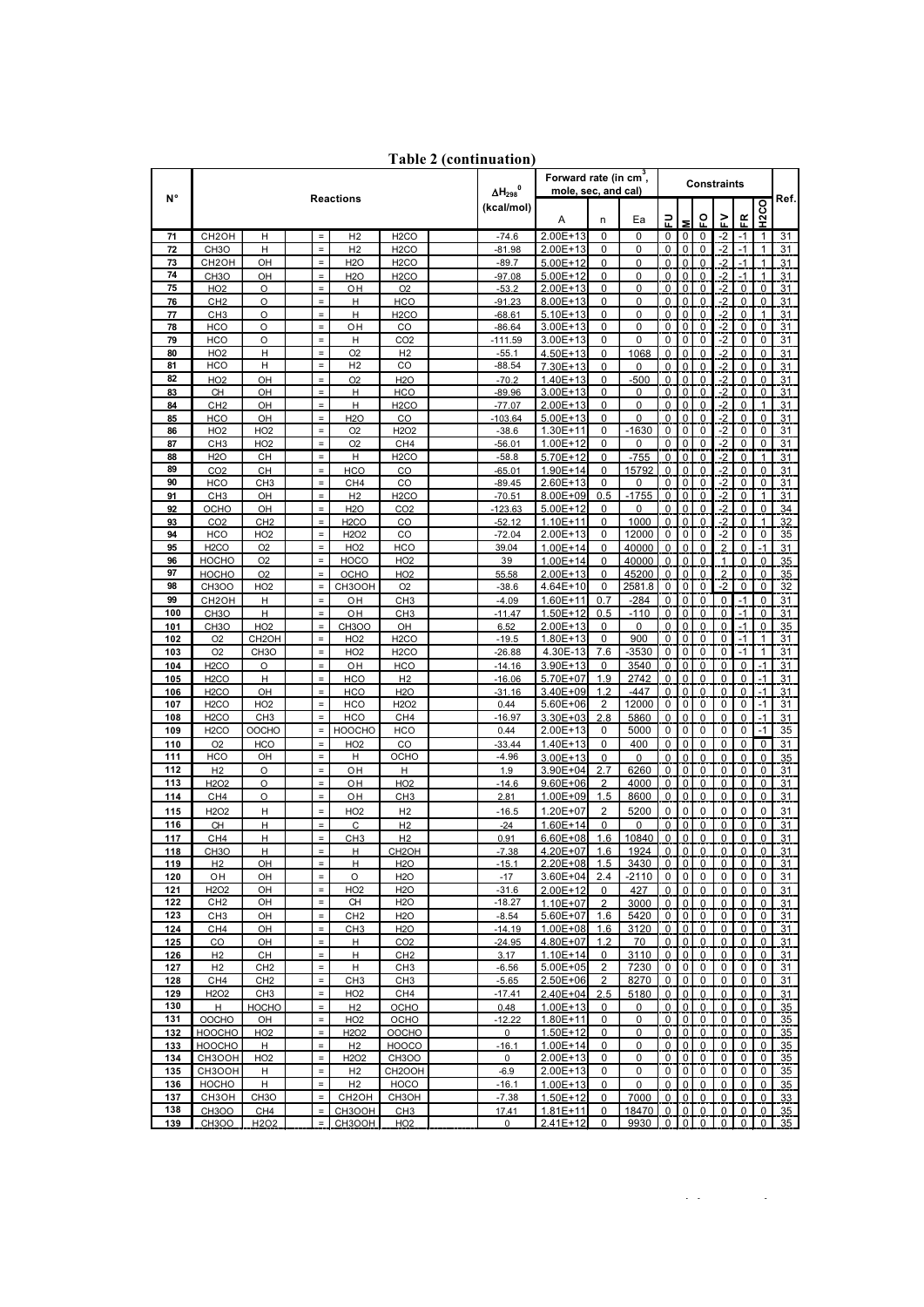

**Figure 1 Ignition Delay for Methanol-Oxygen Mixture at 1500K and 1 atm. of Pressure Using Detailed Kinetics and 8-12 Constraints**



**Figure 2 Ignition Delay for Methanol-Oxygen Mixture at 900K and 100 atm. of Pressure Using Detailed Kinetics and 8- 12 Constraints**

Figures 3 - 5 show the mole fraction evolution for different species using 9 constraints. Agreement is very good for all of them when compared to detailed calculations. Figure 3 shows the mole fraction evolution for methanol, oxygen, formaldehyde  $(H<sub>2</sub>CO)$  and CO. Figure 4 does for H, HO and HO<sub>2</sub> and Figure 5 for  $H_2$ ,  $H_2O_2$ ,  $H_2O$  and  $CO_2$ 



Figure 3 Mole Fraction Evolution of CH<sub>3</sub>OH, O<sub>2</sub>, H<sub>2</sub>CO and **CO for Methanol-Oxygen Mixture at 1500 K and 1 atm. of Pressure Using Detailed Kinetics and 9 Constraints**



**Figure 4 Mole Fraction Evolution of H, HO and HO2. for Methanol-Oxygen Mixture at 1500 K and 1 atm. of Pressure Using Detailed Kinetics and 9 Constraints**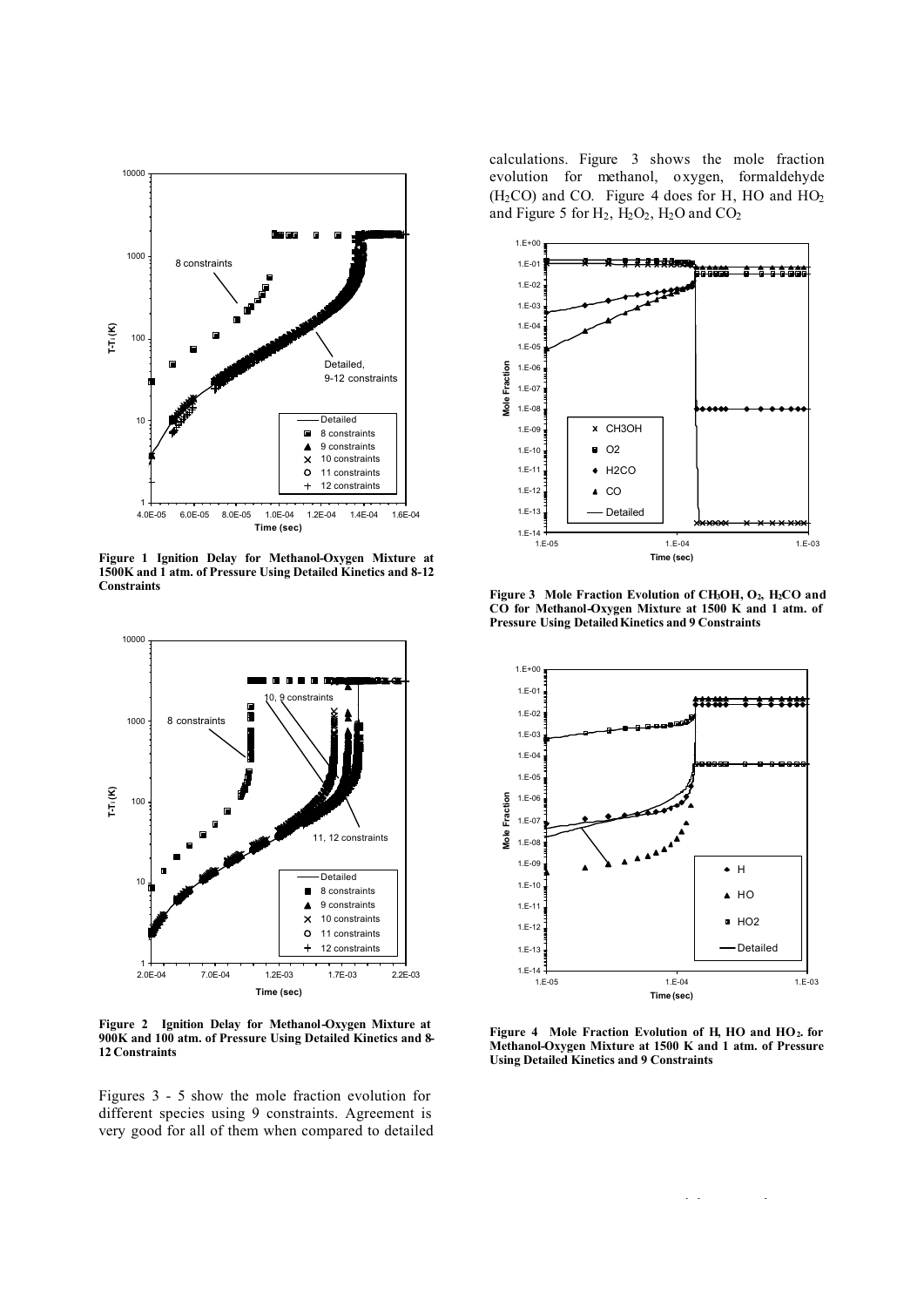

**Figure 5** Mole Fraction Evolution of  $H_2$ ,  $H_2O_2$ ,  $H_2O$  and  $CO_2$ **for Methanol-Oxygen Mixture at 1500 K and 1 atm. of Pressure Using Detailed Kinetics and 9 Constraints**

Both RCCE and detailed calculations were done on a Sun workstation Sparc 10 machine. CPU time increases with the number of differential equations to be solved and the number of reactions involved. Time saving was of 25% and 10% for 8 and 9 constraints respectively. Although the CPU time saved by the RCCE method is modest in this case, it is expected to. improve by many folds for larger systems where detailed calculations can involve thousands of species and millions of possible reactions. Of equal importance is the potential reduction in the time required for the input of reaction mechanisms and the analysis of the resulting output.

## **CONCLUSIONS**

Rate equations for the constraint potentials associated with the Rate-Controlled Constrained-Equilibrium (RCCE) method have been developed and successfully integrated for induction times of methanol-oxygen system at stoichiometric conditions over a wide range of initial temperatures and pressures. RCCE calculation using variable constraints on the moles of fuel, total number of moles, moles of free oxygen, moles of free valence, moles of fuel radical and moles of formaldehyde  $(H_2CO)$  gives excellent agreement with detailed calculation. Adding variable constraints as moles of HCO, moles of CO and moles of CH<sub>3</sub>O improved the calculation of the minor species concentration. Only 8 constraints were required to give reasonable agreement with detailed calculation for ignition time delay. For this system including 29

species, there was a gain of  $10-25$  % in computer running time.

Finally, the RCCE method gives valuable insight into the important reaction paths and rate-limiting reactions involved in the evolution of complex chemical systems.

## **ACKNOWLEDGEMENTS**

This work was supported by the US Army Research, Grant number DAAD19-01-1-0587 under technical monitoring of Dr. David Mann.

#### **REFERENCES**

1. Westbrook, C.K., "Chemical Kinetics of Hydrocarbon Ignition in Practical Combustion Systems", Proceedings of the Combustion Institute, Volume 28, 2000;

2. Davis, S. G., Law, C. K. and Wang, H "Propene pyrolysis and oxidation kinetics in flow reactor and in laminar premixed flames". Combustion and Flame 119, pp. 375-399 (1999).

3. M. Frenklach, in: E.S. Oran, and J.P. Boris, (Eds.), Numerical Approaches to Combustion Modeling, Washington, DC: AIAA ,1991, ch5

4. M. Frenklach, in: J. Warnaz, and W. Jager, (Eds.), Complex Chemical Reaction Systems, Mathematical Modeling And Simulation (Springer series in chemical Physics), Vol. 47, 1987, p. 2

5. D.J. Hautman, F.L. Dryer, K.P. Schug, I. Glassman, Combust. Sci. Technol. 25 (1981) 219- 235

6. N. Peters, AIAA Prog. Aeronaut. Astronaut. Series: Dynamics of Reacting Systems. Part I. Flames 113 (1988) 67-86

7. J.Y. Chen, Combust. Sci. Technol. 57 (1988) 89- 94

8. G. Paczko, P.M. Lefdal, N. Peters, 21<sup>st</sup> Symposium (International) on Combustion, The Combustion Institute, Pittsburgh, 1986, p. 739.

9. R.Y. Tam, G.S. Ludforrd, Combust. Flame 72 (1988) 27-34

10. R.Y. Tam, G.S. Ludforrd, Combust. Flame 72 (1988) 35-43

11. H. Wang, M. Frenklach, Combust. Flame 87 (1991) 365-370

12. S.W. Benson, J. Chem.Phys. 20 (1952) 1605 - 1612

13. T. Turanyi, A.S. Tomlin, M.J. Pilling, J. Phys. Chem. 97 (1993) 163-172

14. M. Rein, Phys. Fluids A, 4 (5) (1992) 873-886

15. S.H. Lam, D.A. Goussis,  $22<sup>nd</sup>$  Symposium (International) on Combustion, The Combustion Institute, Pittsburgh, 1988, p. 931